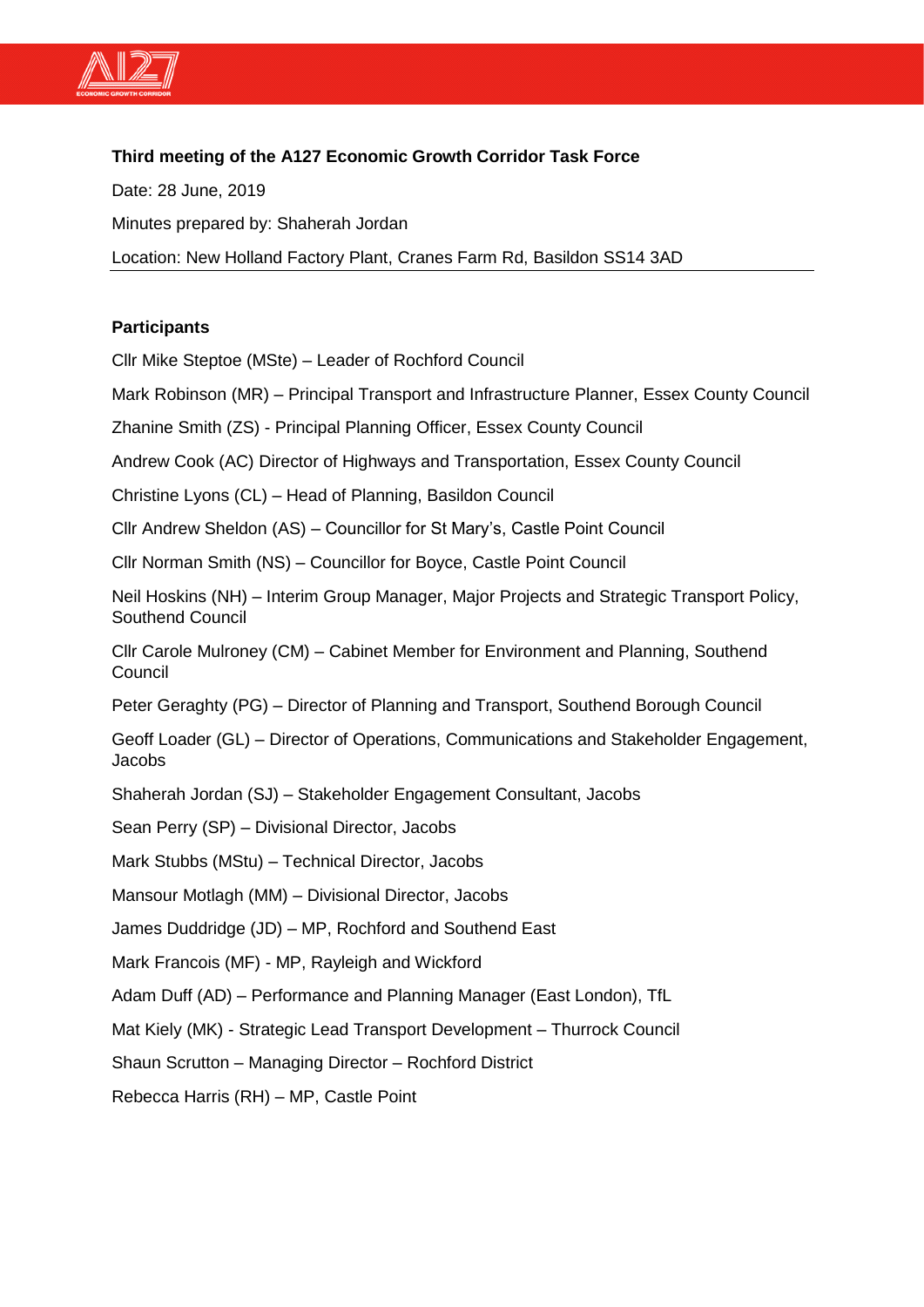### **Introduction by Cllr Mike Steptoe, Chair.**

MSte welcomed the attendees and covered health and safety points and noted good representation from MPs at this meeting. He also recapped objectives and next steps of the Task Force.

## **A127 Air Quality update (MR)**

MR updated on plans to reduce speed to 50mph between the Fortune of War Junction and Pound Lane Junction.

Following a business case submitted to Defra outlining plans for a reduced speed limit, the Department would like to see modelling for a charging clean air zone near East Mayne and Noak Bridge.

MF queried why a lower speed was being mandated when speeds were low in certain places and emissions from traffic might be reduced if the road was straightened.

MR explained that the objective was to reduce AQ limits in the shortest time possible and highlighted that costs were also a constraint.

AC explained that he had received a letter from the Secretary of State for Defra which directed that a reduced speed limit was introduced based on Defra's modelling of AQ.

## **Action – AC to circulate directive to the group.**

MF queried whether the Secretary of State had statutory power to make the directive.

CL noted that this question had risen at a recent emergency meeting at Basildon. There were also questions regarding what happens to the directive if there was a Cabinet reshuffle. Basildon were seeking legal advice on the matter.

JD acknowledged that speed limit could improve pollution and possibly traffic flow and speed and asked if the limit could be variable as opposed to binary. JD was also sceptical regarding the minister's authority and was not sure she could legally direct specific solutions.

Cllr Norman Smith queried the timeline to start work on road and asked that the Fortune of War to be added to overall project work. MR confirmed that the junction was within remit of overall work.

## **Mark Stubbs – Transport Appraisal Process**

MStu covered the transport appraisal process and highlighted where the project is currently at in the process, which was the generating options stage. He explained that this phase included sifting and identifying potential options in order to make a business case to apply for funding and that options would range from motorway to smaller measures in order to meet the objectives. Range of modes needed to be reflected in option generation to make sure we met objectives. Once the strategic outline business case is established, we need to rank the emerging schemes which have good benefit to cost ratio (assessed over a 60 year period). He noted that it was a long process and that the current aim was strategic outline business case.

MStu then updated on the transport modelling undertaken to date, explaining that data regarding movements, capacity and speeds on the A127 was gathered from black box data installed in vehicles as part of insurance and/or business purposes.

He noted that the main delays were due to junctions and not road/link capacity.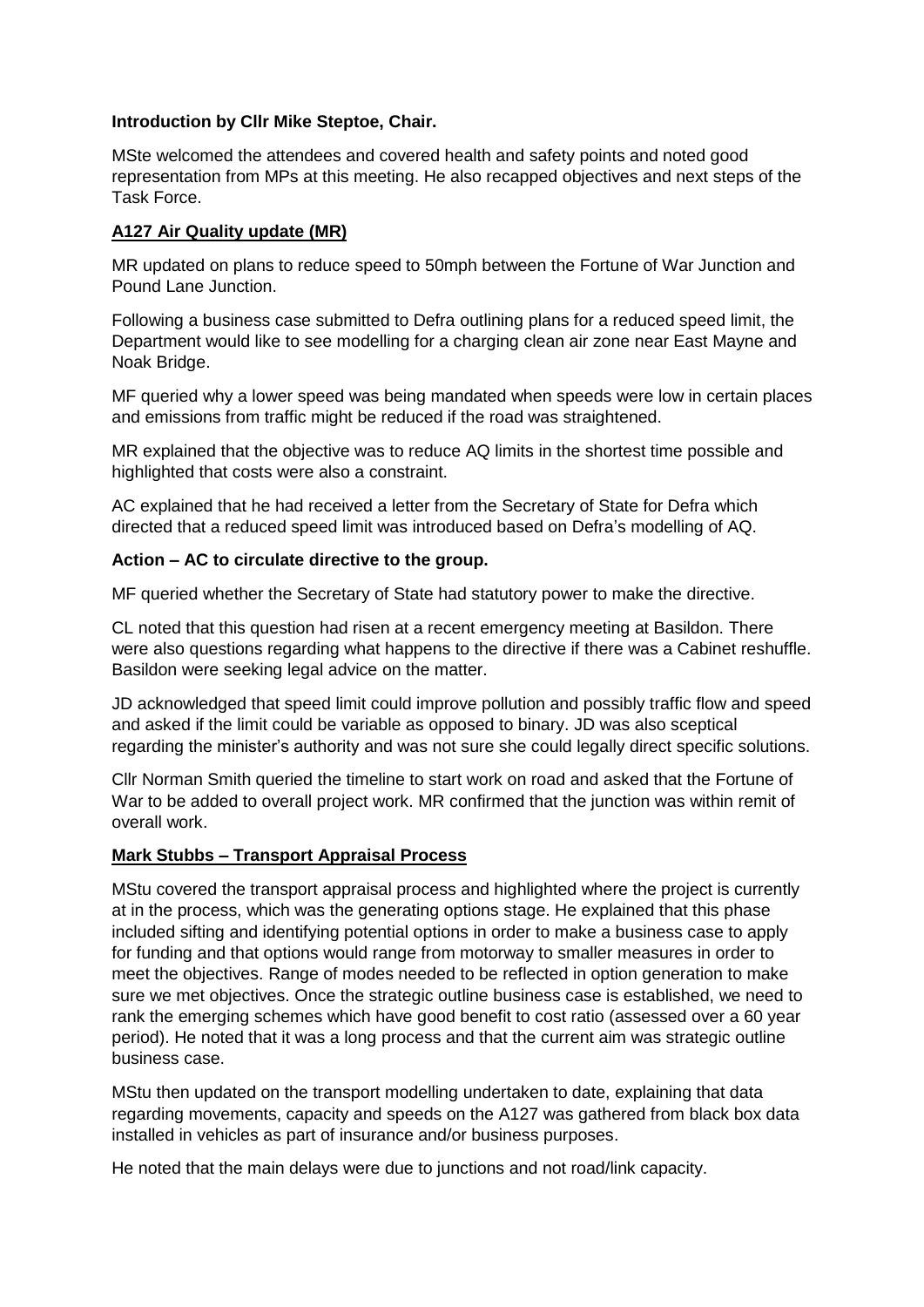AD queried the date range and explained that there was a single lane running on part of the A127 due to the Ardleigh Green Bridge replacement works which took three years to complete. These works would have impacted the traffic. MR replied that the data presented was an average of whole of 2018.

AD felt that journey times for that year might have been impacted by their works and offered to share TfL data from the project

## **Action – AD to share ANPR data from TfL**

MF requested copies of the slide deck

## **Action – SJ to distribute**

Post Meeting Note: Task Force Slides have been put on to the Essex County Council website at:

[www.essexhighways.org/transport-and-roads/highway-schemes-and](file:///C:/Users/BURTONG/AppData/Local/Microsoft/Windows/INetCache/Content.Outlook/MOFSHB69/www.essexhighways.org/transport-and-roads/highway-schemes-and-developments/highway-schemes/a127-economic-growth-corridor.aspx)[developments/highway-schemes/a127-economic-growth-corridor.aspx](file:///C:/Users/BURTONG/AppData/Local/Microsoft/Windows/INetCache/Content.Outlook/MOFSHB69/www.essexhighways.org/transport-and-roads/highway-schemes-and-developments/highway-schemes/a127-economic-growth-corridor.aspx)

AS asked that for similar grids of A13 with a drawing of the A127 and A13 on the same page for comparison.

## **Action – MStu to follow up**

MStu covered the fact that there are a number of very local journeys that were being taken and pointed out that as part of the project these journeys need to be reviewed in terms of how public transport might be able to impact those movements. If not public transport what other options might there be in future.

AS felt that slides didn't emphasise importance of connectivity to the M25 and would like data about those journeys so that they could feed into other plans.

MStu highlighted that public transport was very poor in the region. The only bus routes outside of Southend were school routes and that there were no direct routes between big populations. There were a series of slower routes serving particular sections of population but nothing serving the wider A127. The study would review this as an option to reduce car trips and ascertain what that would look like.

ZS felt that bus services to the stations were not adequate and wanted to know if modelling would look at the frequency of bus routes to local train stations. She also felt that reliability of the bus services was also very important.

MStu agreed that connections to and from rail stations, amongst others needed to be reviewed for viability as part of the corridor upgrade as a whole.

NS mentioned that he was keen to see a dissipation of traffic and the potential effect with options being introduced.

MStu noted that options would be discussed at the next Task Force.

MStu also gave some context for funding for a road scheme and where it can come from. RIS funding sources explained and types of roads/infrastructures that would be eligible for the different types of funding.

He explained that a motorway typically costs £30m - £50m per km to illustrate potential costs of road.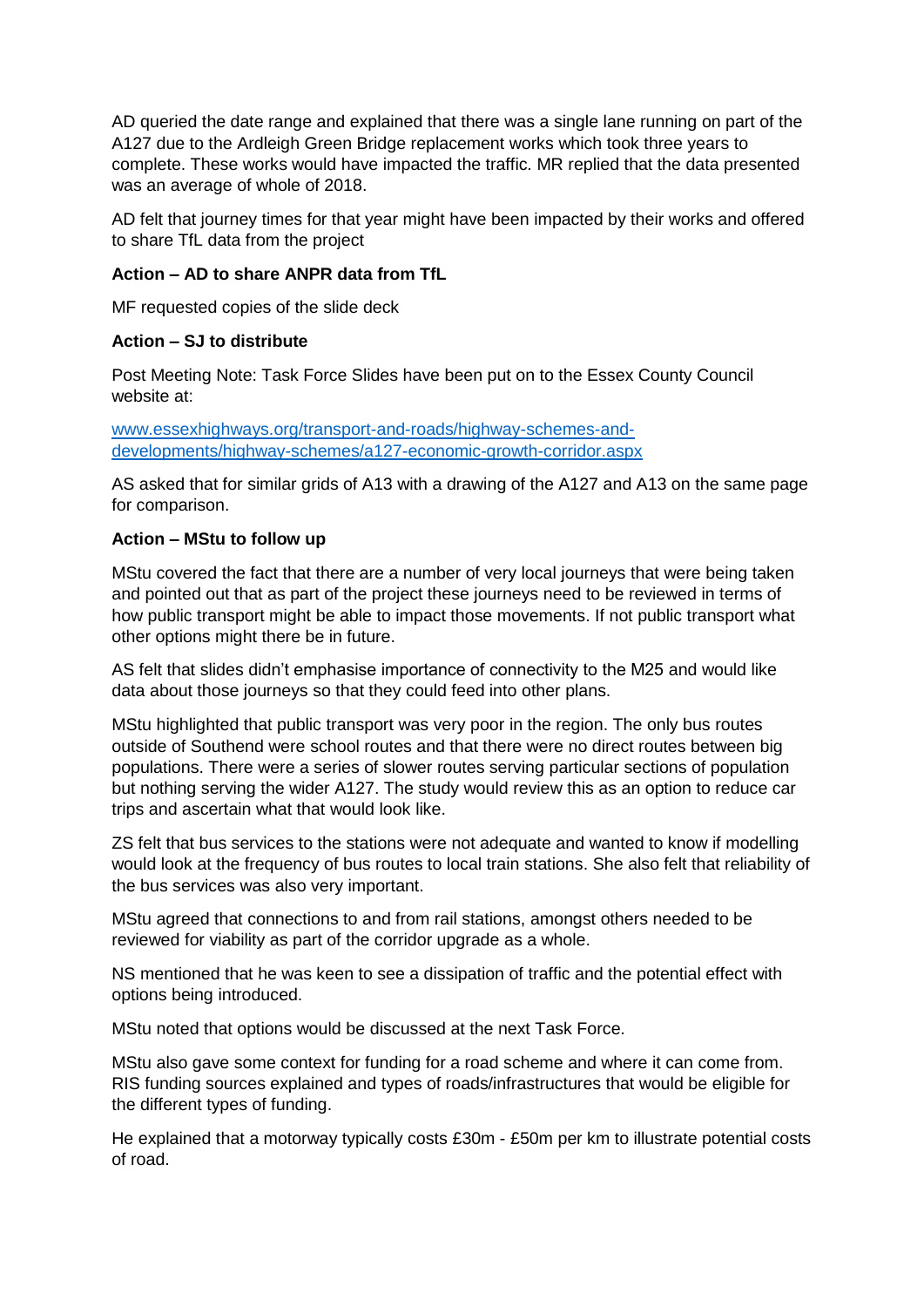MF queried the estimated £30m – 50m per km cost to build a motorway and wanted to know how long the study would take.

RH felt that some problems are lack of junctions. It was felt that some congestion was due to some people being stuck on roadway for longer than was necessary.

MStu explained that while additional exits could help, where there was an exit there was also an entrance and also that there were limits as to how many junctions you could have on the road in order to prevent dangerous interactions. MS noted that additional junctions would be part of the options assessment.

MSte mentioned meeting with Brentwood that had elements that needed to be put into the mix.

#### **Mark Francois – meeting with Michael Ellis**

Mark Francis informed the Task Force that he had a meeting scheduled during the w/c 8 July with Michael Ellis, Minister of State (Department for Transport) regarding the A127 project.

MF felt strongly that we needed to get Task Force on the Road Minister's radar and suggested that those meeting should be relatively small, consisting of some of the local MPs along the A127 and a few key members of the Task Force team.

He encouraged the Task Force to be clear about what the objectives they wanted to present to the minister that would help to accelerate the project.

#### **Communications and Engagement**

SJ explained that the theme for the public engagement was 'The Future of Transport'. She explained that the theme would focus on the future users of the A127 that the engagement would be done via a combination of online and face-to-face activity.

SJ also updated on other planned engagement activity, including attendance at business breakfast events and the autumn stakeholder event with transport user groups.

## **Sean Perry – Programme Update**

SP went over the timelines for the project:

- July options generation work shop
- Summer initial engagement with the public
- October presentation of options at Task Force meeting
- Nov and Dec assessment of options
- Jan 2020 Task Force meeting 5
- Feb 2020 present strategic outline business case

MF pointed out that due to the scale of project, funding was likely to come from central government. He then queried whether we would be able to submit these options in time for Roads Investment Strategy 2 (RIS2) or if we would have to wait for RIS3.

He said that Essex MPs met with James Brokenshire a few months ago and established that unless there was massive infrastructure meeting their housing targets would be challenging.

SP reminded the Task Force that RIS2 was very competitive and there was a consensus that the window for RIS2 was effectively closed.